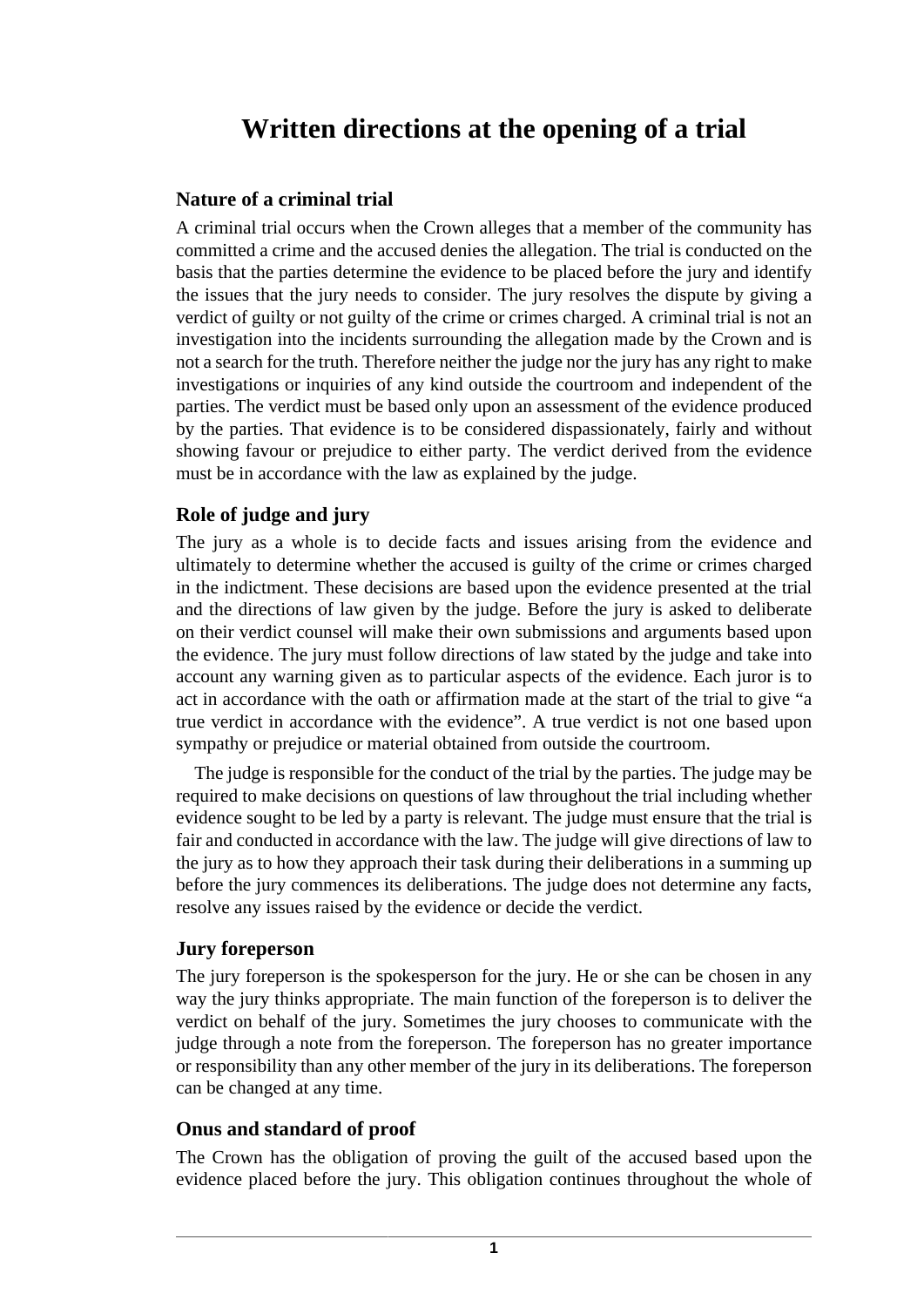the trial. The accused is not required to prove any fact or to meet any argument or submission made by the Crown. The accused is to be presumed innocent of any wrongdoing until a jury finds his or her guilt proved by the evidence in accordance with the law.

The Crown has to prove the essential facts or elements that go to make up the charge alleged against the accused. Each of the essential facts must be proved beyond reasonable doubt before the accused can be found guilty. Suspicion cannot be the basis of a guilty verdict nor can a finding that the accused probably committed the offence. The accused must be given the benefit of any reasonable doubt arising about his or her guilt.

#### **No discussions outside jury room**

A juror should not discuss the case or any aspect of it with any person other than a fellow juror. Any discussion by the jury about the evidence or the law should be confined to the jury-room and only when all jurors are present. This is because each member of the jury is entitled to know the views and opinions of every other member of the jury about the evidence and the law as the trial proceeds.

Any discussion with a person other than a juror risks the opinions of a person, who has not heard the evidence, who has not heard arguments or submissions by counsel or who may not understands the applicable law, influencing the jury's deliberations and perhaps ultimately the verdict given. The opinions of a person who is not a juror are not only irrelevant but they are unreliable as they may depend upon prejudice or ignorance.

#### **Duties of a juror to report irregularities**

It is the duty of a juror to bring to the attention of the judge any irregularity that has occurred because of the conduct of fellow jurors during the course of the trial. This should occur immediately the juror learns of the misconduct. The matters to be raised include:

- the fact that a juror has been discussing the matter with a person who is not a juror or making inquiries outside the jury room
- that a juror is refusing to participate in the jury's functions
- that a juror is not apparently able to comprehend the English language
- that a juror appears to lack the ability to be impartial.

### **Criminal conduct by a juror during and after the trial**

- 1. It is criminal offence for a juror to make any inquiry during the course of a trial for the purpose of obtaining information about the accused or any matters relevant to the trial. The offence is punishable by maximum of 2 years imprisonment For this offence "making any inquiry" includes:
	- asking a question of any person
	- conducting any research including the use of the internet
	- viewing or inspecting any place or object